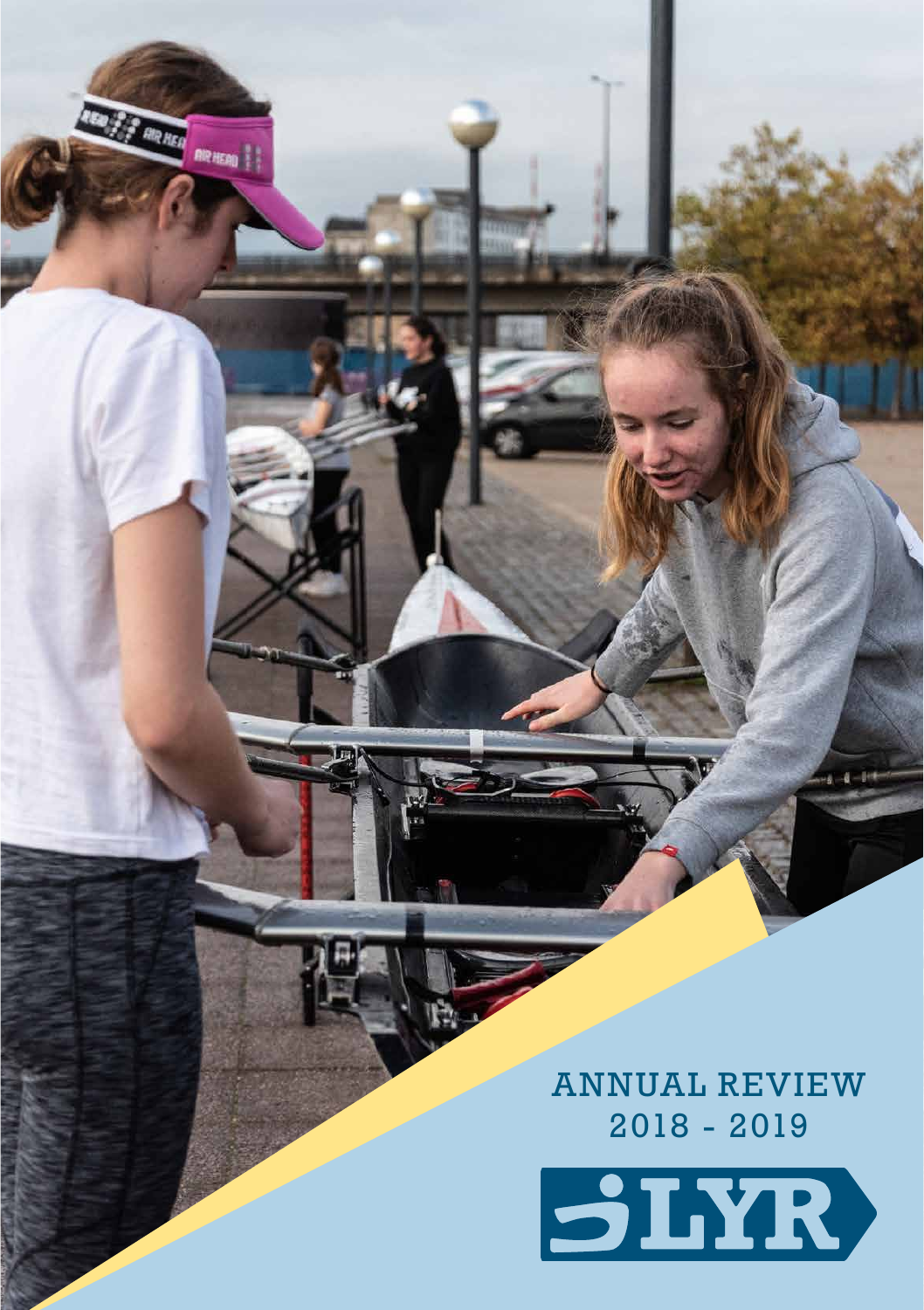## CH A IR M A N'S WELCOME

London Youth Rowing (LYR) has had another amazing year - as we continue to open access to the sports of indoor and on-water rowing to young people from all backgrounds and of all abilities from across London. Thanks to our incredible team of coaches and network of supporters, partners and volunteers we have provided even more opportunities to improve lives and combat inactivity through rowing.

Approximately 7200 young people took part in our programmes. Active Row, made possible by the incredible support of Sport England, Tideway, HRRCT and Quintain has continued its mission in 72 state schools from the most deprived areas of London. Our Life Skills programme, Breaking Barriers, is now establishing itself as a fantastic pathway to significantly better outcomes for its participants.

In March, we hosted the 13th annual National Junior Indoor Rowing Championships (NJIRC) at the Copper Box Arena on the Queen Elizabeth Olympic Park. This amazing venue was an inspiration for the nearly 1,750 young people who entered from across the country. NJIRC remains the largest indoor rowing event anywhere and we will be back at the Copper Box in 2020.

To keep the costs of NJIRC to the minimum for our competitors, we held our inaugural "Race the Thames" challenge to raise sponsorship for NJIRC. Eleven teams of eight rowed the length of the tidal Thames (72.4 kilometres) on an indoor rowing machine. The challenge was held in the gallery of the Copper Box at the same time as NJIRC enabling the teams to appreciate what their hard work was supporting. A huge thanks to all who took part and we look forward to welcoming many more teams next year.

It was fantastic to see the increasing numbers of indoor rowers progressing to on-water. Over 4,000 young people participated in courses and junior club rowing opportunities. Our junior clubs, now at five centres, continue to thrive and provide a pathway for young rowers to compete at the highest level.

Finally, in March, LYR won the Community Engagement category at the prestigious Sports and Recreation Awards for our work in the London Borough of Newham. Well done to all involved.

On behalf of everyone at LYR, thank you for your continued support.

 $1/|1|$ 

John Kinsella, Chairman, London Youth Rowing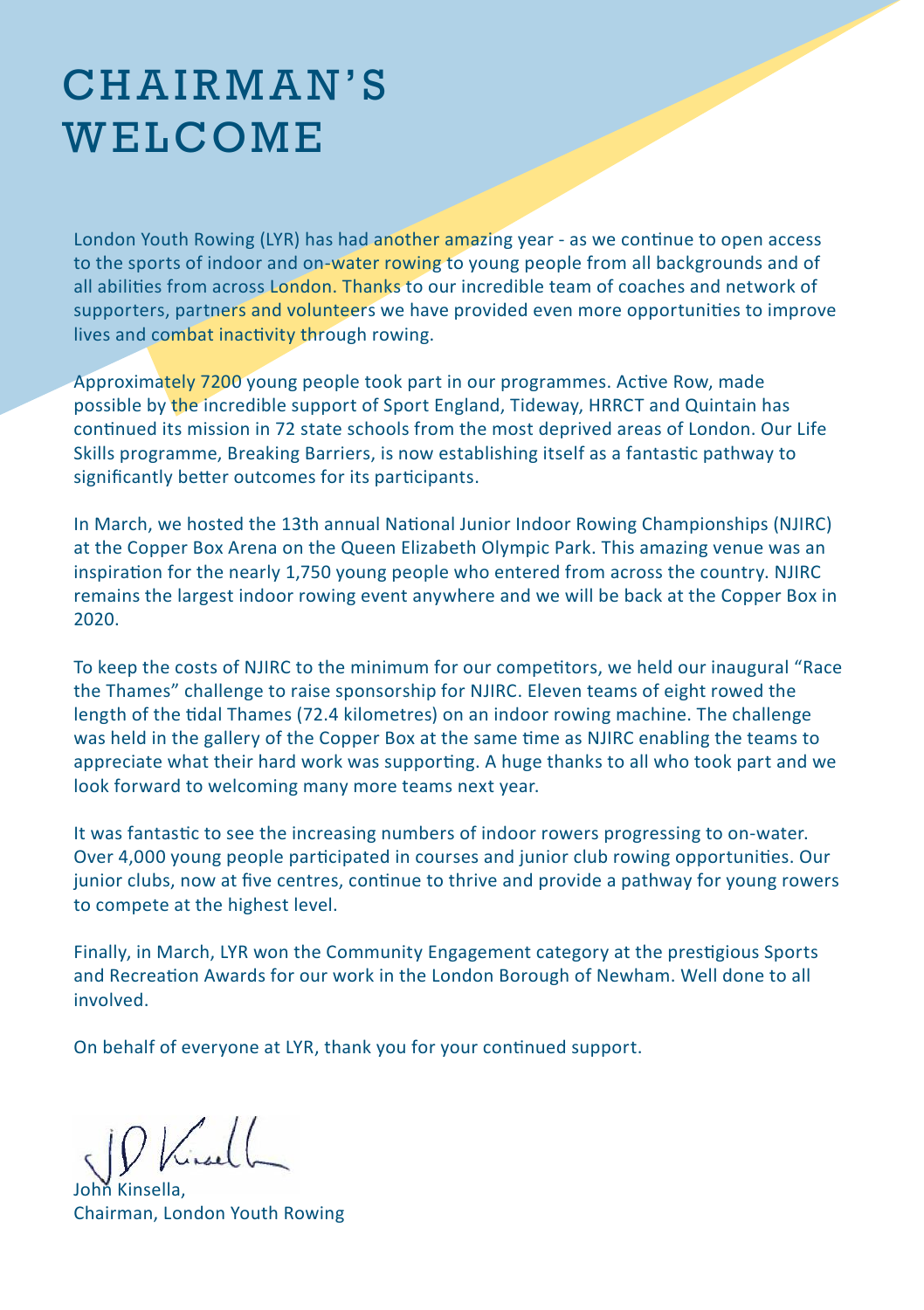### THREE PILLARS OF LYR:

#### 1 **ENGAGEMENT**

Inspiring thousands of young people to get active through rowing. Sport England, Tideway, HRRCT and Quintain fund the Active Row Programme across 12 priority London Boroughs.

#### 2 LIFE SKILLS

Developing confidence and employability skills through rowing and mentoring. Sessions focus on life skills such as teamwork, communication and goal setting. Our programmes include Breaking Barriers and Alternative Provisions.

#### 3 **COMPETITION**

Providing opportunities for young people to row regularly, and compete at local, national and international level through links with junior rowing clubs: Thames Trademen's Rowing Club Juniors, Globe Juniors, 1863 Club, Fairlop Rowing Club and Mossbourne Federation Rowing. Each year, we host the National Junior Indoor Rowing Championships (NJIRC), the pinnacle of the indoor rowing season for schools across the country. This year, the championships took place at the Copper Box Arena in the Queen Elizabeth Olympic Park for the first time.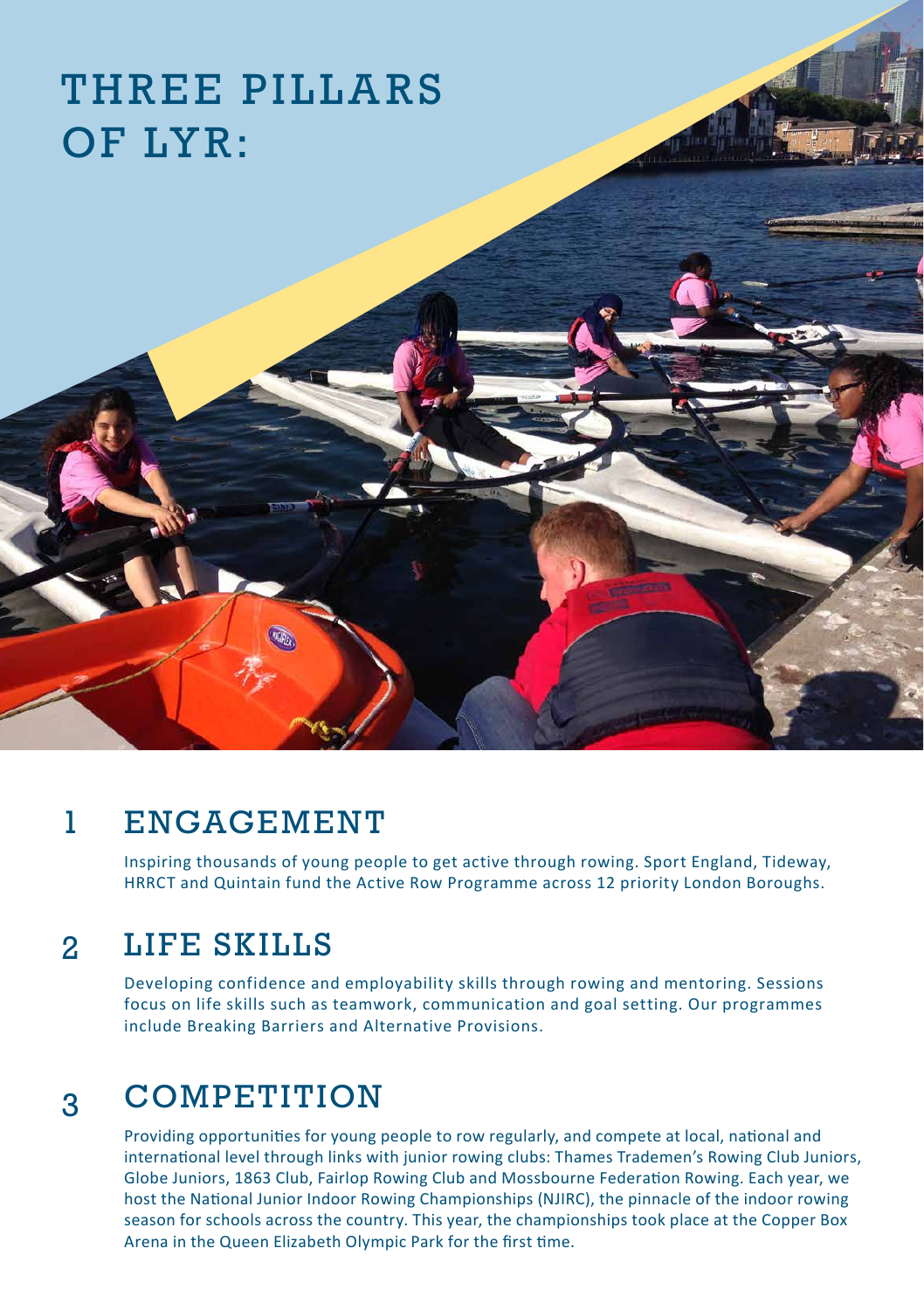# LIFE SKILLS

### BREAKING BARRIERS



Since it launched 5 years ago a total of 242 students have taken part in Breaking Barriers, developing their confidence, employability skills and aspirations. This year the programme expanded further to include 1-2-1 mentoring for 16-19 year olds, focused on achieving their individual goals and establishing pathways to further education or employment.

"It's taught me about resilience and having patience for yourself and others, when it comes to teamwork especially. It teaches you to be patient. It's opened my mind," - Tia Merchant, St Angela's Ursuline School

The Programme works closely with amazing partners such as PwC, Tideway, CVB, BMB and the Port of London Authority to provide access to mentors who lead on sessions focusing on subjects such as team building, time management, problem solving, presentation skills and goal setting etc.

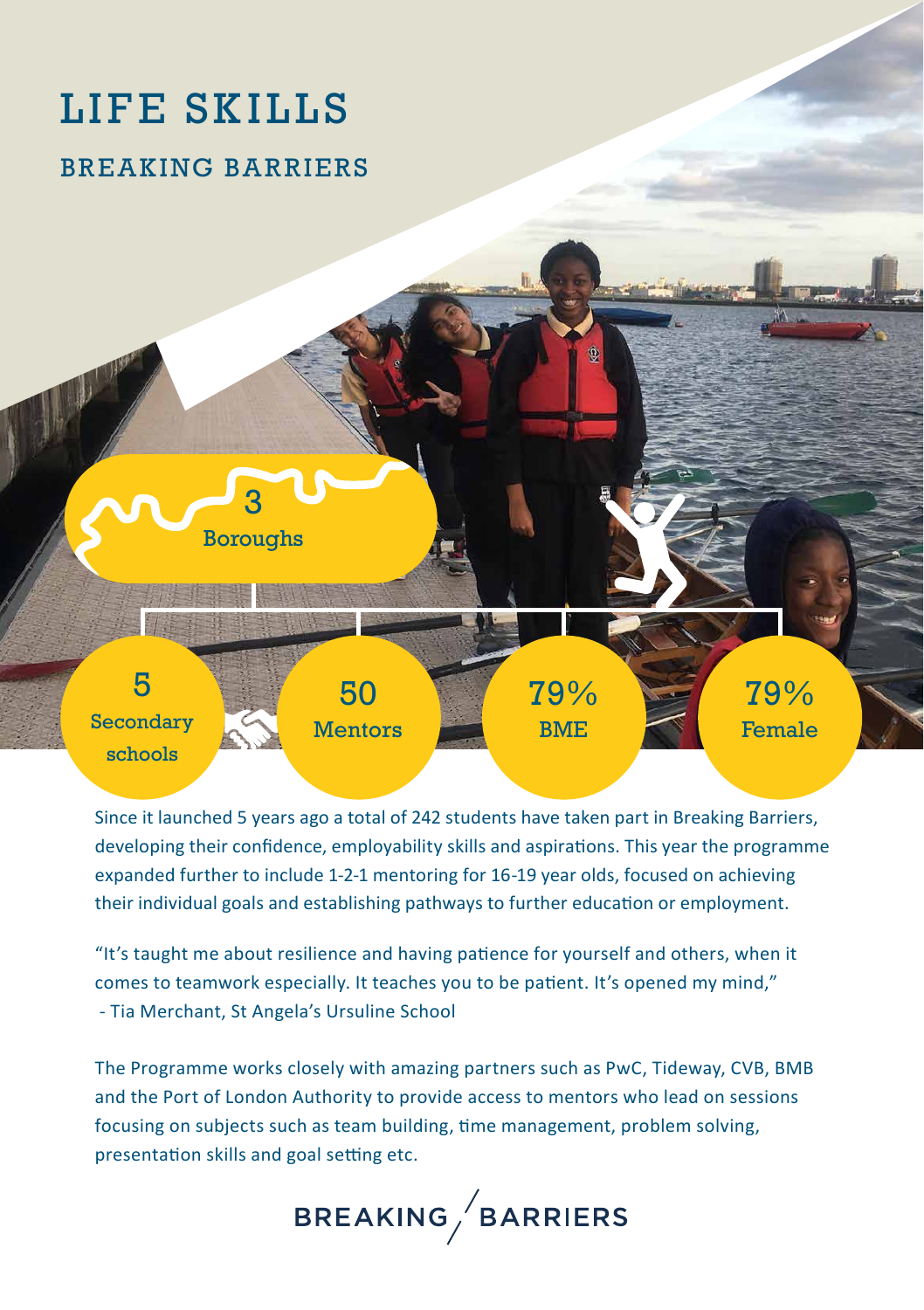# LIFE SKILLS

### ALTERNATIVE PROVISIONS



Thanks to funding from the Worshipful Company of Vintners we have worked with 128 young people in Alternative Provisions. 101 of these children rowed on the water at 4 different sites. We have established strong partnerships with the following schools: New Regent's College, London East Alternative Provision, Mayesbrook Park School, Arco Academy and The New Rush Hall School. Once students have completed the 12 week programme, or returned to mainstream school, they can continue rowing with LYR at our on-water sites.

"For months J struggled settling in. We hadn't seen any sign of self-control until the point where we decided to take him rowing. Rowing was a great contributor to his **behaviour turn around in school**, so much so that he started a new mainstream school in May." - Assistant Head Teacher Rubert Jonker, New Regent's College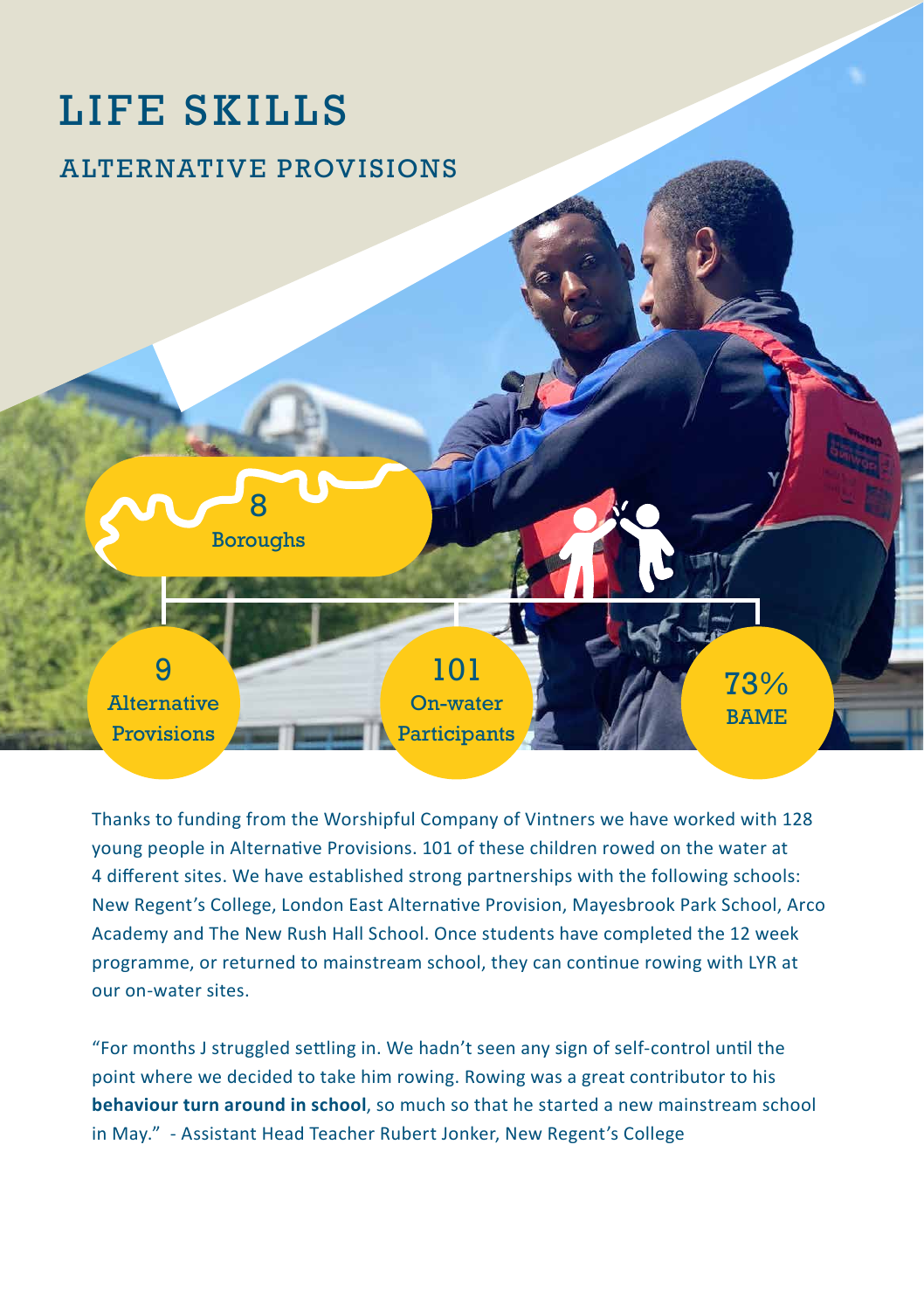# ENGAGEMENT

### ACTIVE ROW

2000 Target no. of participants

Actual number of participants 2936

### 608 competitors at 5 area competitions



 $72$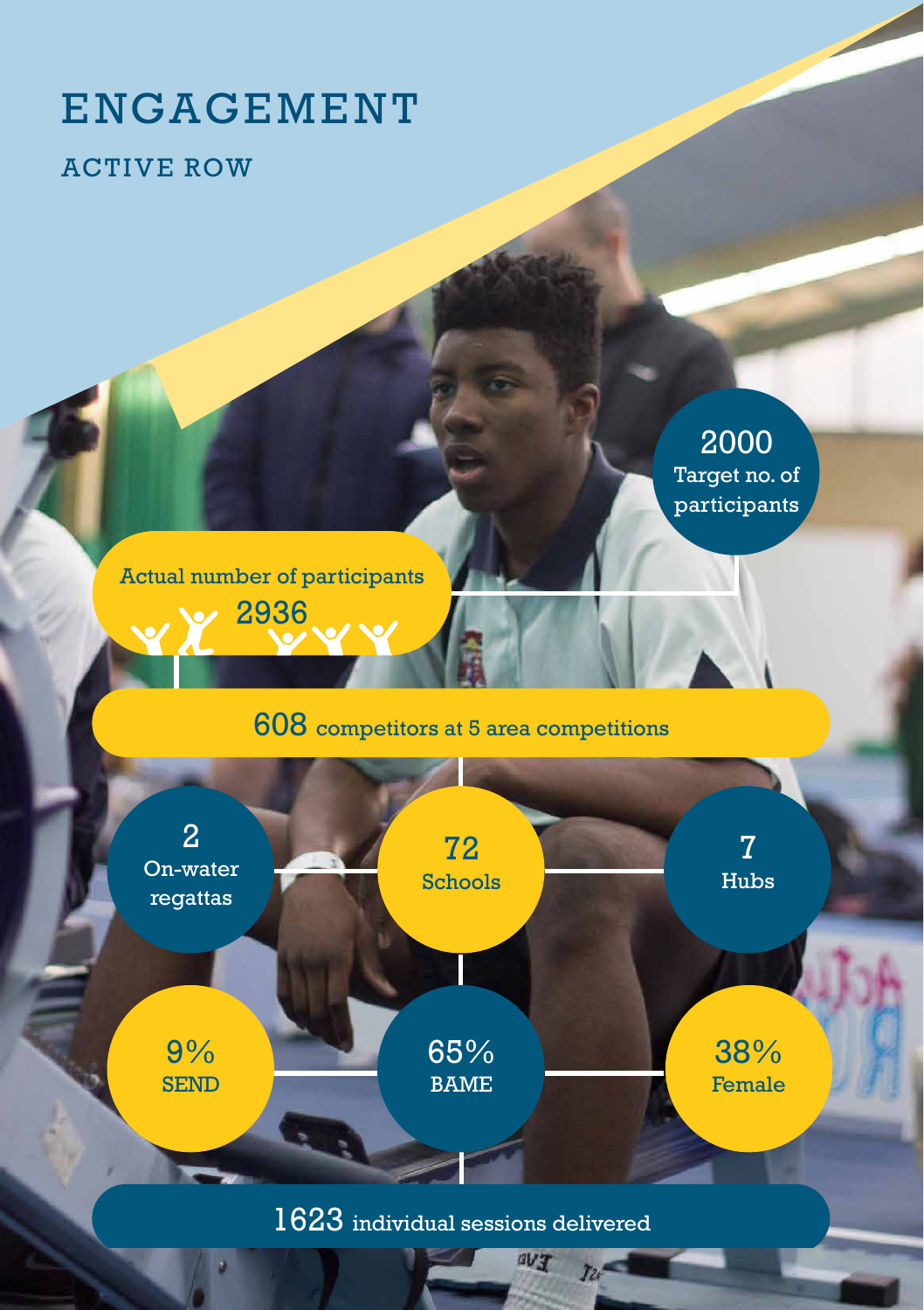Year two has exceeded all expectations. With the continued support of Sport England, Tideway, HRRCT and Quintain over 2900 young people participated in 72 extracurricular Active Row Clubs, beating the 2000 target. With a mission to help tackle inactivity in young people across London, the programme has continued its focus within 12 priority London Boroughs, based on the London Poverty Profile. Active Row on-water hub sessions now take place at Royal Docks Adventure, Osterley Park, Surrey Quays, Brixton Wings, Barn Elms, Fairlop Rowing Club and The Yellow Pavilion. Furthermore, the Active Row Regatta East and West took place again at Shadwell Basin and Barn Elms in October thanks to our partnership with Tideway.

#### **Case Study - Audrey Fidegnon**

Audrey started rowing at her school indoor rowing club, run by LYR. After taking part in a local borough competition, she decided she wanted to pursue rowing more seriously outside of school and joined Fairlop Rowing Club. She has now been rowing for three years, and uses her new skills and experience to coach her peers at school.

**Audrey said she loves rowing because,**  "You can always push yourself so much harder. You can always do so much better. When you get off a rowing machine and see a better time, it motivates you to keep going and keep training hard."



#### **She thinks she wouldn't have found rowing without LYR. Audrey said:**

"I defy the rowing odds! I'm a black, young teenager, who was originally interested in athletics. With London Youth Rowing introducing their scheme of work to our school, rowing was something I suddenly started to take a look at. When you go to competitions like the National Junior Indoor Rowing Championships – hosted by London Youth Rowing – you can see the diversity they're bringing to the sport. I think it's helped people just get into the sport and have a go at it. If you don't get to try, you'll never know where you're going to get. It's hugely important to encourage diversity into different sports, no matter what the sport is. I'm really grateful that London Youth Rowing's done that for me."

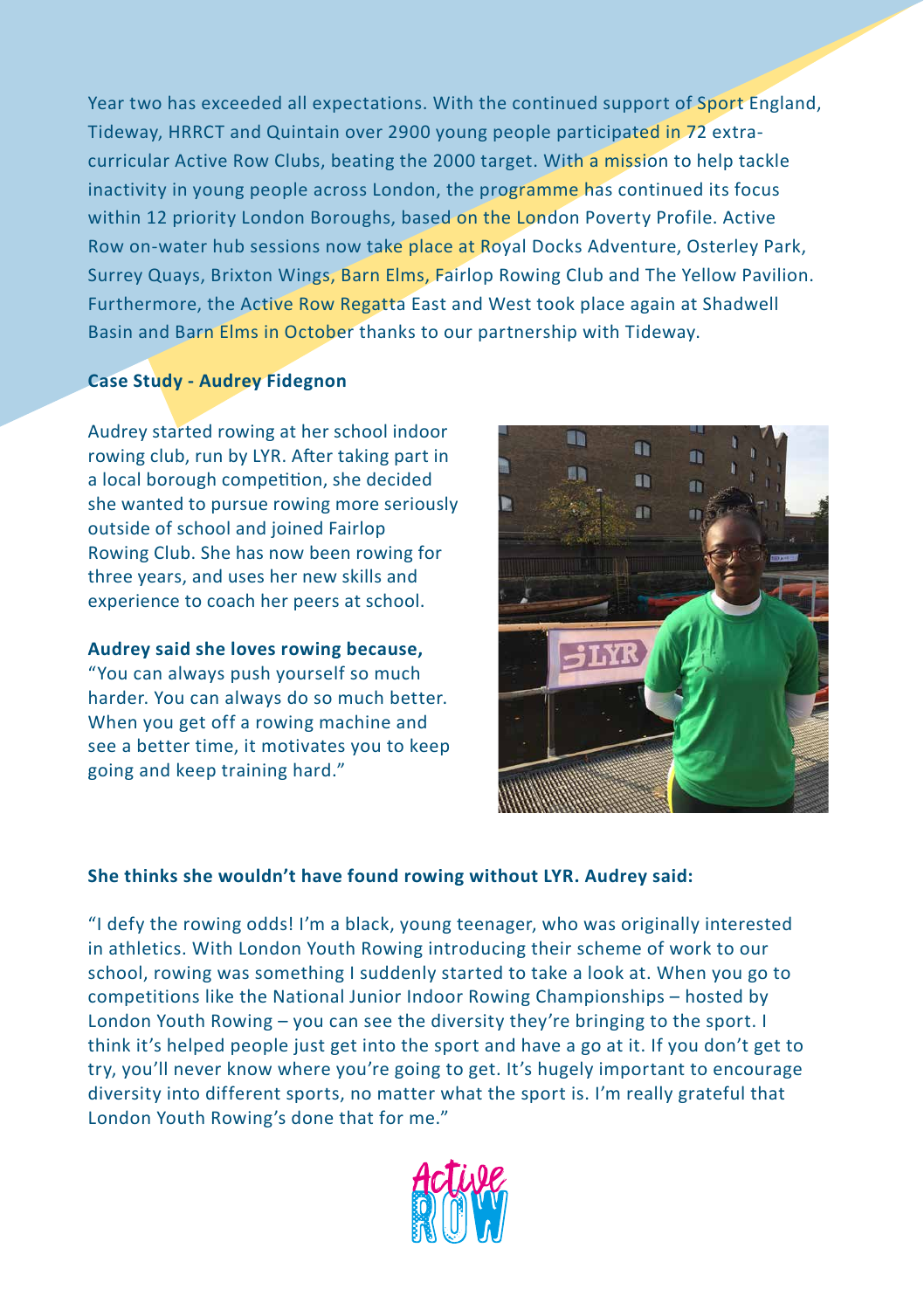LYR continues to run a weekly Active Row hub which runs from March to October. Our coaches deliver learn to row courses on Middle Lake at this National Trust property in Hounslow during the Summer.

The Chiswick boathouse on the River Thames is home to LYR Tradesmen's Junior's, our West London competition squad. LYR also provides coaching support for the 1863 junior rowing programme and deliver learn to row courses from this site.

### During the summer months, LYR runs learn to

row courses and Active Row sessions at the iconic Olympic Park. This year, in partnership with the London Legacy Development Corporation and the Canal & Rivers Trust, we have established a permanent rowing pontoon on the Olympic Park.

#### Fairlop Waters Rowing Club

### Royal Docks Adventure [RDA]

Queen Elizabeth Olympic Park

Shadwell provides LYR with a base to offer fixed seat rowing in East London. School pupils can master the basics in the enclosed dock before heading out onto the River Thames.

#### Shadwell Basin Outdoor Activity Centre

#### Thames Tradesmen's Rowing Club

### Osterley Park

Fairlop Waters in Redbridge is the base for Fairlop Rowing Club, which LYR helps to run as an open club for young people from North East London. LYR also uses Fairlop to run regular learn to row and Active Row on-water sessions.

In partnership with Tideway and Hurlingham Yacht Club, LYR offers fixed seat rowing from Broomhouse Dock. Fixed seat rowing provides a quick, easy and safe In partnership with the London Borough of Newham and RADT, LYR runs over 7000 on-water sessions each year for young people from Newham and the surrounding area at the Royal Docks Adventure. The centre is also the main base for LYR Globe Juniors, our East London competition squad and a key site for Active Row on-water sessions. The 2000m course, indoor rowing tank and indoor training space provide an unmatched facility for LYR to use.

# LONDON YOUTH ROWING LOCATIONS

#### Globe Rowing Club

Mossbourne Federation Mossbourne Community Academy

Mossbourne Victoria Park Academy

LYR partners with Globe Rowing Club to run a junior competition squad for East London. LYR juniors use the facilities at Globe's boathouse in Greenwich and access the River Thames, alongside training at Royal Docks Adventure.

In partnership with the Mossbourne Federation Secondary Schools in Hackney, our Coaches deliver a performance rowing programme. Land training takes place on each school site, with on-water training located at the Royal Docks Adventure. Both schools are also part of the Active Row programme.

#### Barn Elms

LYR Priority Boroughs (Active Row)

LYR works in partnership with the Barn Elms boathouse to enable young people from our Active Row schools in South West London to try on-water rowing on the River Thames.

#### Broomhouse Dock

way to try the sport. LYR runs rowing sessions for both Active Row and Breaking Barriers from Broomhouse.

#### Surrey Quays Watersports Centre

Surrey Quays Watersports Centre is a base for Active Row Schools and Breaking Barriers sessions in South East London. This year, we launched a weekly Active Row hub that continues to be popular during term time and school holidays. The sheltered dock is an ideal site for beginners to learn to row.

LYR HQ Royal Docks Adventure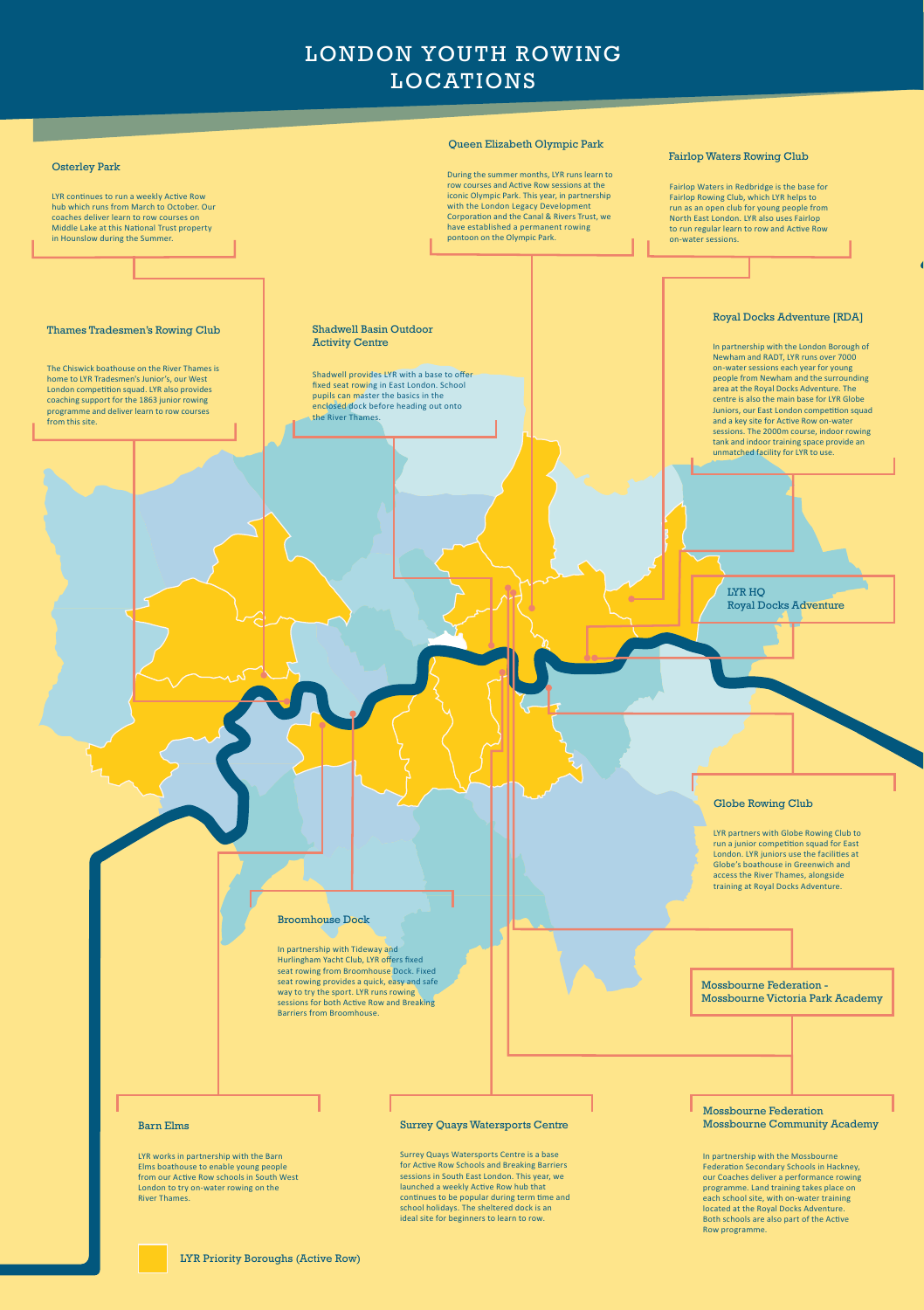# 2018 - 2019 IN NUMBERS

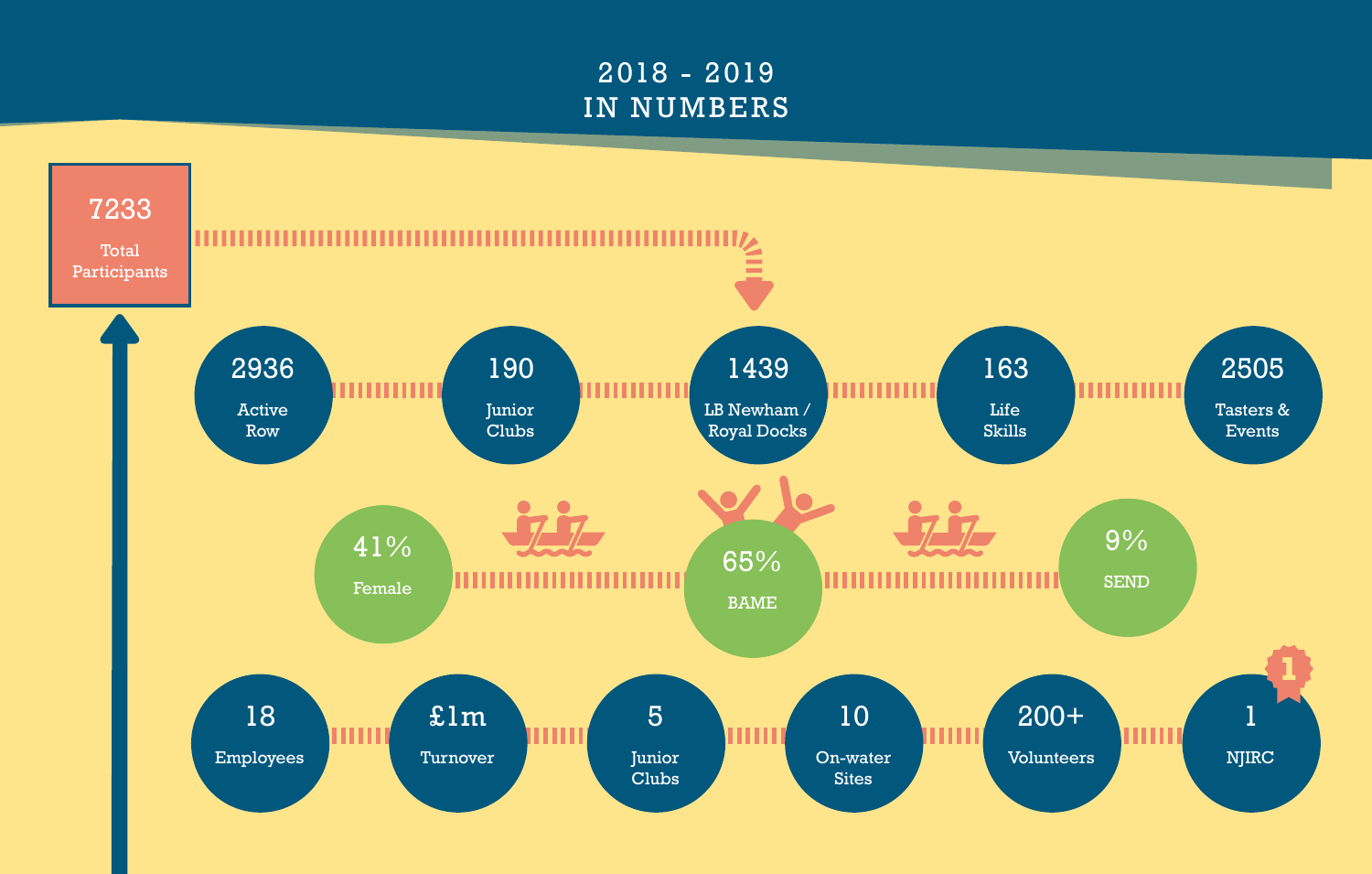# COMPETITION

NATIONAL JUNIOR INDOOR ROWING CHAMPIONSHIPS



In March 2019, London Youth Rowing hosted the 13th National Junior Indoor Rowing Championships. This year, the event moved to the Copper Box Arena in the Queen Elizabeth Olympic Park for the first time. Nearly 1500 young people raced in the iconic London 2012 Olympic venue, travelling from as far afield as Warrington and Plymouth, to take part in 6 hours of racing supported by over 200 volunteers. The Festival of Careers and Sport included exhibits ranging from Wheelchair Basketball and West Ham United to The Royal Navy and London Fire Brigade. In addition, the inaugural corporate fundraising event, Race the Thames took place during the regatta. 11 teams raced to raise £24,755 for LYR programmes.

"I thought it was a fantastic atmosphere, great venue and super well-organised so congratulations to the LYR team." - Andrew Liney, Senior Manager Children & Young People at Sport England.

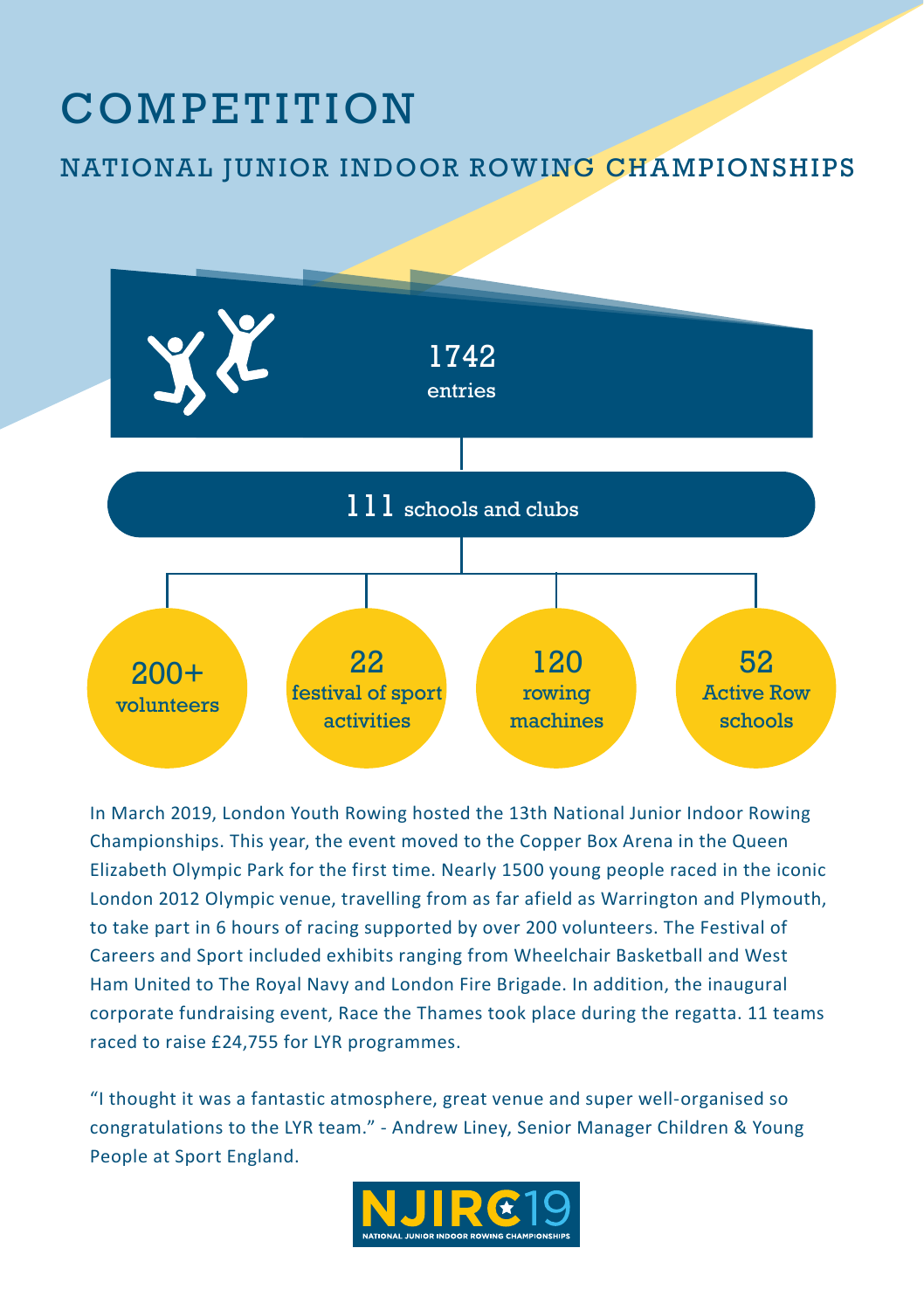

#### **Members:**

The Fishmongers' Company Trinity House The Worshipful Company of Carpenters The Worshipful Company of Scientific Instrument Makers The Company of Watermen and Lightermen Jim Downing BEM

#### **Supporters and Partners 2018 – 2019:**

Sport England **Tideway** London Borough of Newham

1863 Group **Aspers** BMB / Tideway West CVB / Tideway East Concept<sub>2</sub> Cushman and Wakefield **CitiGroup** Comic Relief – BT supporters Club Charles S French GLL

Globe Rowing Club Henley Royal Regatta Charitable Trust John Lyon's Charity London Legacy Development Corporation Mossbourne Federation National Schools Regatta Native Land Oxford and Cambridge Rowing Foundation PF Foundation PricewaterhouseCoopers Port of London Authority Quintain / Wembley Park Queen Elizabeth Olympic Park Quintin Boat Club Royal Albert Dock Trust Royal Docks Trust Schroders Foundation Sports Sphere Thames Tradesmen's Rowing Club The Royal Foundation The Worshipful Company of Vintners The Worshipful Company of Dyers The Royal Navy Vakt Global